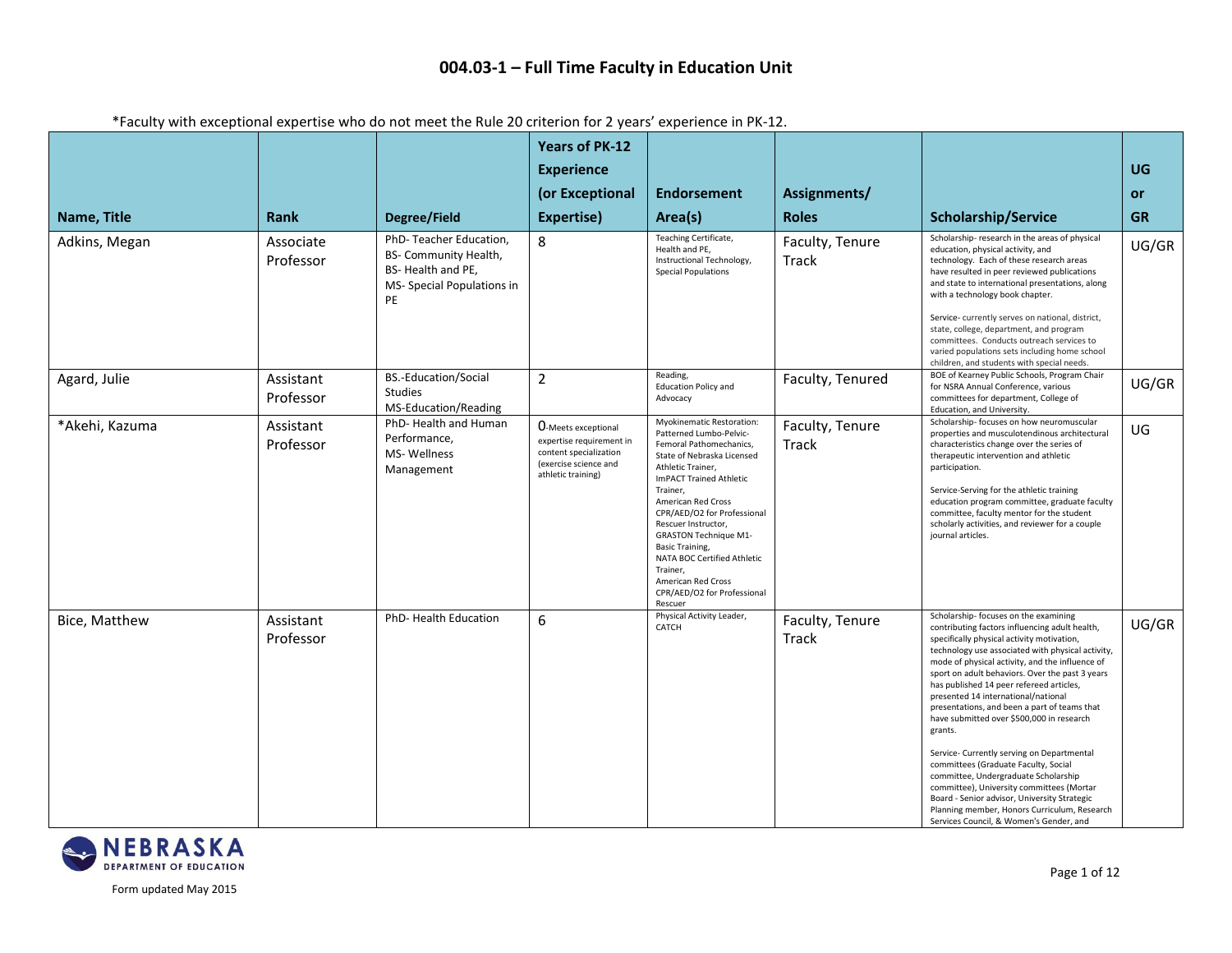|                            |                                           |                                                                                                       |                                                                        |                                                                                                                                                                    |                          | Ethnic studies board), & professional<br>committees (Nebraska Society of Health and<br>Physical Educators president-elect, NE SHAPE<br>leadership council, NE SHAPE professional<br>development chair). Member of 4 professional<br>organizations, , and serve as a peer-reviewer for<br>6 international/national journals.                                                                                                                                                                                                                                                                                                                                                                                                                  |       |
|----------------------------|-------------------------------------------|-------------------------------------------------------------------------------------------------------|------------------------------------------------------------------------|--------------------------------------------------------------------------------------------------------------------------------------------------------------------|--------------------------|----------------------------------------------------------------------------------------------------------------------------------------------------------------------------------------------------------------------------------------------------------------------------------------------------------------------------------------------------------------------------------------------------------------------------------------------------------------------------------------------------------------------------------------------------------------------------------------------------------------------------------------------------------------------------------------------------------------------------------------------|-------|
| Bruner, Patricia           | Lecturer                                  | BS- Elementary Education,<br>MS- Curriculum and<br>Planning                                           | 40                                                                     | Middle School,<br>Librarian K-12,<br>Social Studies 5-9                                                                                                            | Non-Tenure Track         | Scholarship-2 Presentations on education<br>Service- University: Student Success<br>Committee.<br>State: Ad hoc Middle Level Committee                                                                                                                                                                                                                                                                                                                                                                                                                                                                                                                                                                                                       | UG/GR |
| *Callueng, Carmelo         | Lecturer                                  | BS.-Psychology<br>MS. Educational<br>Measurement &<br>Evaluation<br>PHD. School Psychology            | <b>O</b> -Meets exceptional<br>expertise requirement in<br>assessment. |                                                                                                                                                                    | Faculty, Term            | Scholarship- area of temperament of children,<br>oral reading fluency. Dr. Callueng helped greatly<br>with quantitative research methods in COE.                                                                                                                                                                                                                                                                                                                                                                                                                                                                                                                                                                                             | GR    |
| Cline, Whitney (Schneider) | Assistant<br>Professor                    | MS- Communication<br>Disorders,<br>PhD-Educational<br>Psychology                                      | 5                                                                      | <b>ASHA Certificate of Clinical</b><br>Competence in Speech-<br>Language Pathology,<br>Nebraska DHHS SLP License,<br>Nebraska Teaching<br>Certificate - SLP        | Faculty, Tenure<br>Track | Scholarship- primarily surrounding dissertation<br>topic of the impact of clinical writing instruction<br>on graduate speech-language pathology<br>students' professional writing skills; completed<br>four presentations.<br>Service- service at the state level includes:<br>Newsletter editor for the Nebraska Speech,<br>Language and Hearing Association; community-<br>level: golf committee member/league<br>coordinator for the Elks; COE: serve on the<br>Academic Policies and Standards Committee;<br>Department: various search committees<br>(member), advise grad/undergrad students,<br>attend department meetings, give department<br>tours, supervise hearing & preschool language<br>screenings within the community, etc. | UG/GR |
| Crow, Sherry               | Associate Dean,<br>Associate<br>Professor | BS- Elementary Education,<br>MLS-Library Science,<br>PhD-Library and<br><b>Information Management</b> | 20                                                                     | eCollege Online Inst. Cert.,<br>Colorado Professional<br>Teacher License,<br>Elementary Education K-6,<br>K-12 Educational Media<br><b>Specialist Endorsements</b> | Faculty, Tenured         | Scholarship-Publishing in the areas of intrinsic<br>motivation and information seeking in<br>elementary students, instructional<br>differentiation.<br>Service- Auditor for AASL/CAEP, provides<br>professional development in instructional<br>technology, member and Chair of the Nebraska<br><b>Library Commission</b>                                                                                                                                                                                                                                                                                                                                                                                                                    | GR    |
| Davis, Eric                | Associate<br>Professor                    | PhD- Counselor Education,<br>MEd- School Counseling                                                   | 4                                                                      | Cert. School Counselor,<br>National Cert. Counselor,<br>Registered Play Therapist,<br>Cert. School Counselor                                                       | Faculty, Tenure<br>Track | Scholarship- published 4 peer-reviewed articles<br>and 2 book chapters, and 10 national/regional<br>professional presentations in the area of school<br>counseling.<br>Service- severed on several committees<br>including being a member of the Professional<br>School Counseling editorial review board, Chi<br>Sigma lota awards review panel, treasurer for<br>the Florida Association for Child and Adolescent<br>Counseling, and 6 committees at the university<br>level.                                                                                                                                                                                                                                                              | GR    |
| Dinsmore, Julie            | Lecturer                                  | EdD-Counseling &<br>Educational<br>Psychology/Counselor                                               | 8                                                                      | <b>Certified Professional</b><br>Counselor,<br>Licenses Mental Health<br>Practitioner,                                                                             | Professor                | Scholarship-published several articles on<br>counseling and social justice, depression in<br>teens                                                                                                                                                                                                                                                                                                                                                                                                                                                                                                                                                                                                                                           | GR.   |

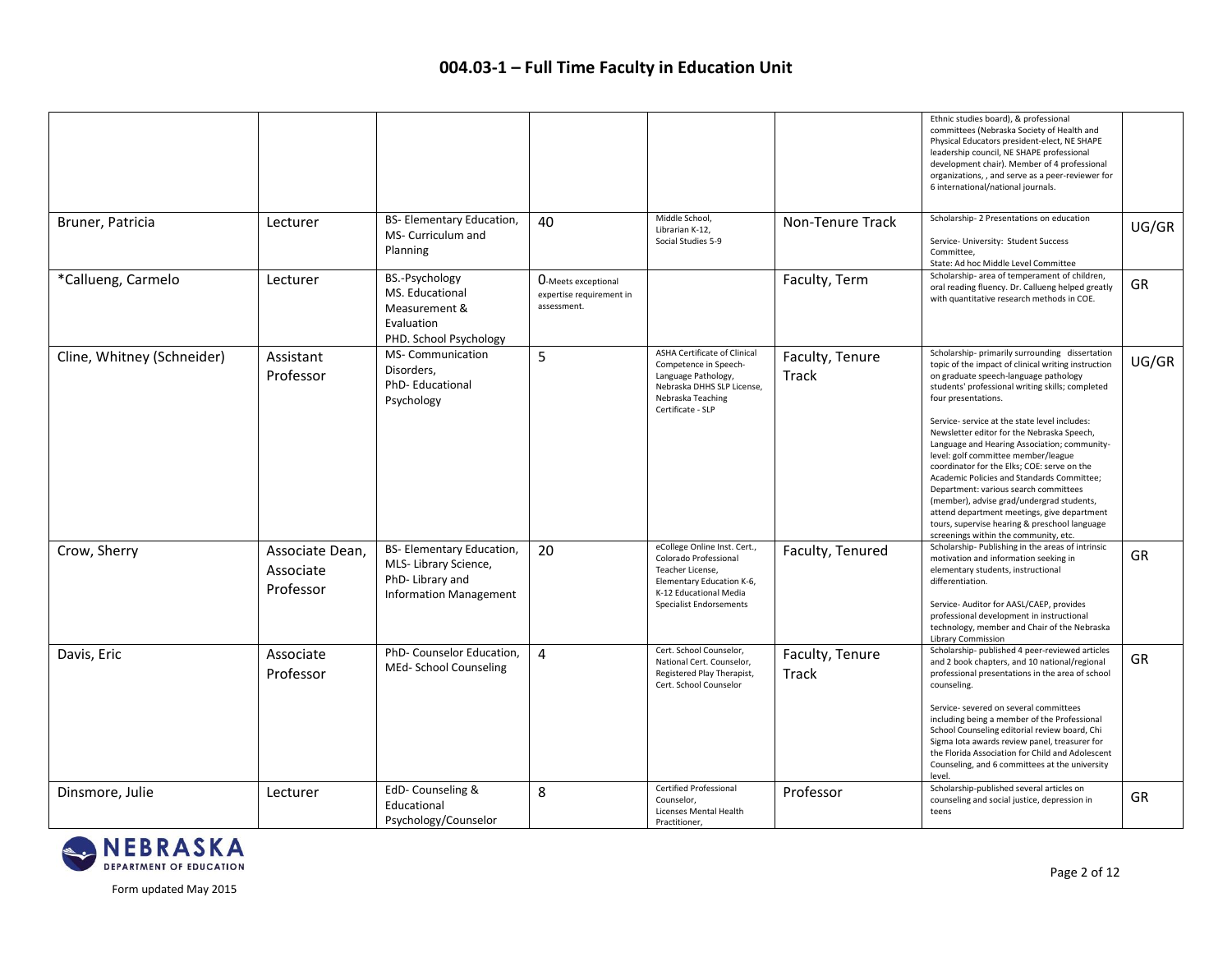|                    |           | Education,<br>EdS- School Psychology,<br>MS-Counseling,<br>BA- History/Art History                                                                                      |                                                                                                        | Nebraska Teaching<br>Certificate,<br>Guidance and Counseling K-<br>12                                                                                                                                    |                  | Service-member of numerous associations for<br>school psychology and counseling.                                                                                                                                                                                                                                                                                                                                                                                                                                                                                                                                                                                         |       |
|--------------------|-----------|-------------------------------------------------------------------------------------------------------------------------------------------------------------------------|--------------------------------------------------------------------------------------------------------|----------------------------------------------------------------------------------------------------------------------------------------------------------------------------------------------------------|------------------|--------------------------------------------------------------------------------------------------------------------------------------------------------------------------------------------------------------------------------------------------------------------------------------------------------------------------------------------------------------------------------------------------------------------------------------------------------------------------------------------------------------------------------------------------------------------------------------------------------------------------------------------------------------------------|-------|
| *English, Kathy    | Lecturer  | BS- Health and PE, Athletic<br><b>Training</b><br><b>MSED-Physical Education</b>                                                                                        | <b>O-Meets exceptional</b><br>expertise requirement in<br>content specialization<br>(athletic trainer) | Certified Athletic Trainer                                                                                                                                                                               | Non-Tenure Track | Scholarship-Co-authored<br>publication: "Adventure racing for the rest of<br>us": Journal of Physical Education, Recreation &<br>Dance,<br>Book reviewer - EMERGENCY MANAGEMENT<br>FOR SPORT AND PHYSICAL ACTIVITY; May 19,<br>2014<br>Service- Committee Chair: April 2013 - Present:<br>Scholarship Committee - KSS. Coordinate and<br>guide Dept. Scholarship Committee. Make<br>monetary awards using the Scholarship<br>Manager program.,<br>Committee Member: August 2015 - May 2016:<br>Ad-Hoc ATEP Accreditation Committee.<br>Collaborate with peers in writing the Self-Study<br>for CAATE re-accreditation of the UNK Athletic<br>Training Education Program, | UG    |
| Fisher, Christine  | Lecturer  | MEd- School Principalship<br>7-12 and Supervisor of<br><b>Special Education</b>                                                                                         | 10                                                                                                     | Nebraska State Teacher<br>Certificate (Administrative)                                                                                                                                                   | Non-Tenure Track | Scholarship- Currently taking courses in an<br>additional doctorate in educational leadership.<br>Service- involved in committees for the<br>department and college.Nebraska Planning<br>Council on Developmental Disabilities (January<br>2016-present)<br>Inclusion Education Task Force (June 2016)                                                                                                                                                                                                                                                                                                                                                                   | UG/GR |
| Franzen, Cari      | Lecturer  | <b>Transition to Teaching</b><br>Certification- 7-12 Health<br>and Physical Education,<br><b>BS-Exercise and Sport</b><br>Science,<br>MS- Exercise and Sport<br>Science | 2                                                                                                      | Health and PE 7-12                                                                                                                                                                                       | Non-Tenure Track | Scholarship- presented at 2 conferences over<br>the past 3 years. These conferences have been<br>state, regional and national conferences for<br>Society of Physical Education and Health.<br>Service- involved in numerous areas of service,<br>multiple committees at UNK, some in the<br>College of Education and others in the KSS<br>department Treasurer for our state Society of<br>Physical Education and Health<br>organization. Some of the Committees are:<br>KSS Social Committee, KSS Scholarship<br>Committee, College of Education, Freshman<br>Orientation Blue/Gold Week, CAEP Standard 1                                                               | UG    |
| Fredrickson, Scott | Professor | Doctorate-Instructional<br>Technology,<br><b>BS- Criminal Justice</b><br><b>MS-Social Science</b>                                                                       | 10                                                                                                     | Computer Information<br>Systems,<br><b>Information Processing</b><br>Technology II,<br>Computer Literacy,<br>Government Expiration,<br>Political Science Expiration,<br><b>Broadfield Social Studies</b> | Faculty, Tenured | Scholarship- Six national publications on<br>instructional techology, five international or<br>national presentations. Six of these I was the<br>first author/presenter.<br>Service-Department<br>Chair for numerous department searches<br>iPad committee<br>Annual review committee as either chair or<br>member<br>Graduate Committee<br>Instructional Technology Program Graduate<br>Chair<br>Graduate Assistant supervisor<br>College                                                                                                                                                                                                                               | GR    |

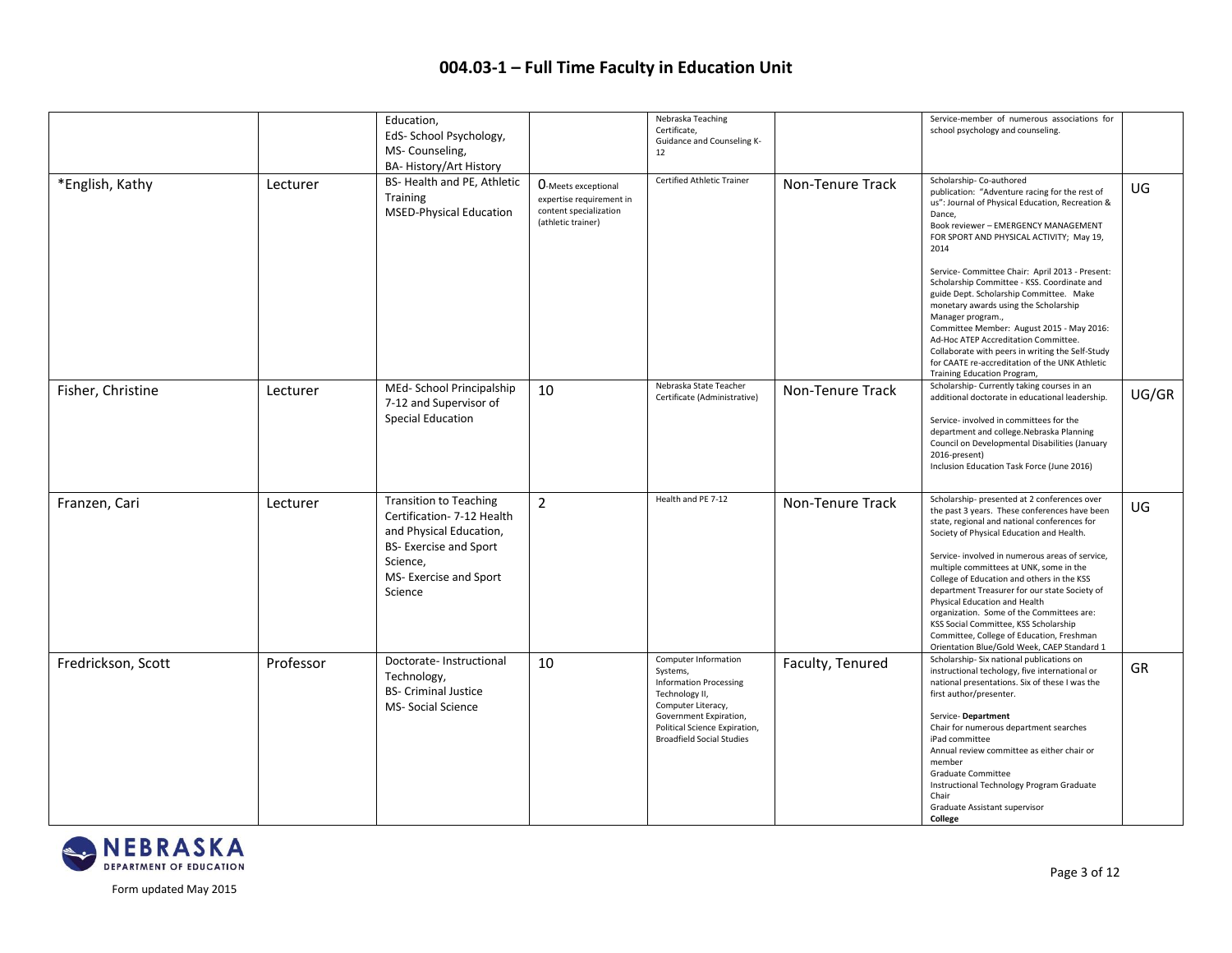|                   |                        |                                                                                                                                                                                                                             |                |                                                                                                                                                                                              |                          | Graduate Exit Survey Committee<br>COE Graduate Survey Administrator<br>Rank and Tenure Committee                                                                                                                                                                                                                                                                                                                                                                                                                                                        |       |
|-------------------|------------------------|-----------------------------------------------------------------------------------------------------------------------------------------------------------------------------------------------------------------------------|----------------|----------------------------------------------------------------------------------------------------------------------------------------------------------------------------------------------|--------------------------|---------------------------------------------------------------------------------------------------------------------------------------------------------------------------------------------------------------------------------------------------------------------------------------------------------------------------------------------------------------------------------------------------------------------------------------------------------------------------------------------------------------------------------------------------------|-------|
|                   |                        |                                                                                                                                                                                                                             |                |                                                                                                                                                                                              |                          | <b>University</b><br>University of Nebraska Online Military and<br>Veteran Community<br>Online Worldwide Instructional Design<br><b>Community of Practice</b>                                                                                                                                                                                                                                                                                                                                                                                           |       |
|                   |                        |                                                                                                                                                                                                                             |                |                                                                                                                                                                                              |                          | Campus<br>Academic Information Technology Committee,<br>Other<br>Faculty Senate Grievance Committee,<br>Committee Chair<br>Faculty Senate Grievance Committee,<br>Committee Member                                                                                                                                                                                                                                                                                                                                                                      |       |
| Gaskill, Martonia | Assistant<br>Professor | MEd- Instructional<br>Technology,<br>PhD-Educational Studies                                                                                                                                                                | 5              | Language Arts K-12,<br>Literature                                                                                                                                                            | Non-Tenure Track         | Scholarship- published three articles about<br>online education in the past three years and<br>presented at least seven times at professional<br>conferences.                                                                                                                                                                                                                                                                                                                                                                                           | UG/GR |
|                   |                        |                                                                                                                                                                                                                             |                |                                                                                                                                                                                              |                          | Service-active in service at all three levels:<br>Campus, College and Department. Serves in the<br>Faculty Senate Executive Committee and UNK<br>Technology Committee.                                                                                                                                                                                                                                                                                                                                                                                  |       |
| Hansen, Tommy     | Associate<br>Professor | BA- Elementary Education,<br>MEd- Guidance and<br>Counseling,<br>MEd-Elementary<br>Administration,<br>EdD- Curriculum and<br>Instruction with an<br>Emphasis in areas of<br>Reading and Early<br><b>Childhood Education</b> | 12             | Guidance and Counseling,<br>Elementary Administration,<br>Curriculum and Instruction                                                                                                         | Faculty, Tenured         | Scholarship-participated in several<br>presentations at local and state conferences in<br>the area of Technology.<br>Service-At the department level, served on<br>several search committees, in addition to<br>promotion and tenure committees. At the<br>college level, currently serving on the CAEP<br>Leadership Team.                                                                                                                                                                                                                             | UG/GR |
| Harshbarger, Dena | Assistant<br>Professor | PhD-Educational Studies,<br><b>BA-Elementary Education</b><br>and Math/Science 7-12,<br>MA-Elementary Education                                                                                                             | $\overline{7}$ | Teaching Certificate (K-9),<br>Math and Science 7-12                                                                                                                                         | Faculty, Tenure<br>Track | Scholarship-publication focus has been in the<br>areas of differentiated science instruction and<br>interdisciplinary instruction.<br>Service- includes various department and<br>university level committees (i.e, technology<br>presentations, hosting campus visits, presenting<br>at Honors Award Ceremonies, advising<br>undergraduate students, co-advisor for Kappa<br>Delta Pi, and CAEP committee).                                                                                                                                            | UG/GR |
| Hoehner, Patricia | Associate<br>Professor | Doctorate of Education:<br>Administration,<br>Curriculum and<br>Instruction,<br>MS: Educational<br>Administration,<br><b>BA- Math and English</b>                                                                           | 38             | Nebraska Teaching<br>Certificate,<br>Nebraska Professional<br>Administrative &<br>Supervisory Certificate,<br>Collaborative Institutional<br>Training Initiative,<br><b>Gifted Education</b> | Faculty, Tenured         | Scholarship- one of the writers for a chapter<br>published in Handbook of Research on Gaming<br>Trends in P-12 Education and being the lead<br>presenter for the presentation on this chapter<br>at the Association of Teacher Educators (ATE) in<br>Phoenix. Coauthored several articles on online<br>technology.<br>Service-At the state level, serves on the<br>Nebraska State Accreditation Committee, NDE<br>External Leaders and the UNK Alumni Board;<br>University level includes Faculty Senate,<br>Grievance Committee, and the International | GR    |

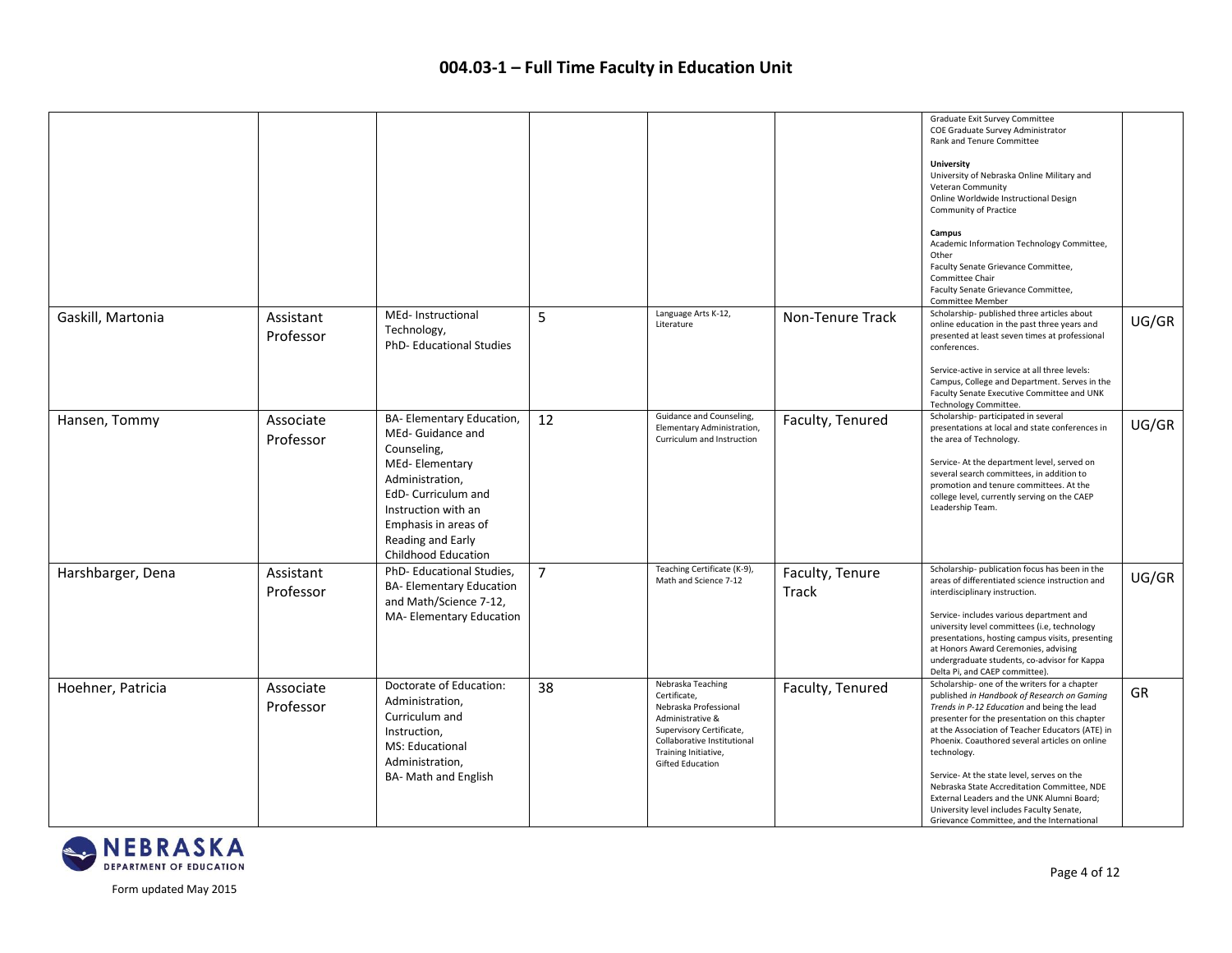|                 |                        |                                                                                              |                                                                                                         |                                                                                                       |                           | Advisory Board; at COE level, currently serving<br>on the COE Technology Committee; and at the<br>EDAD Department level in addition to exit<br>interviews, search committee, represented<br>department at the NDE Nebraska Model<br>Evaluation workshop.                                                                                                                                                                                                                                                                                                                                                                                                                                                                                                                                                                                                                          |       |
|-----------------|------------------------|----------------------------------------------------------------------------------------------|---------------------------------------------------------------------------------------------------------|-------------------------------------------------------------------------------------------------------|---------------------------|-----------------------------------------------------------------------------------------------------------------------------------------------------------------------------------------------------------------------------------------------------------------------------------------------------------------------------------------------------------------------------------------------------------------------------------------------------------------------------------------------------------------------------------------------------------------------------------------------------------------------------------------------------------------------------------------------------------------------------------------------------------------------------------------------------------------------------------------------------------------------------------|-------|
| *Hoffman, Scott | Lecturer               | BS- Criminal Justice,<br>MA- Physical Education                                              | <b>O-Meets exceptional</b><br>expertise requirement in<br>content specialization<br>(football coaching) | PE 7-12                                                                                               | Non-Tenure Track          | Service- service experiences have included<br>serving on several departmental committees<br>(primarily as coordinator of the PE150 GS<br>instruction, also several search committees and<br>the department social committee), one<br>university committee (Bystander Awareness),<br>and assistance in several community and<br>campus events.                                                                                                                                                                                                                                                                                                                                                                                                                                                                                                                                     | UG    |
| Jacobson, Tom   | Associate<br>Professor | BS-Elem. Education,<br>MS.-Educational Adm,<br>ED.S-Educational Adm,<br>PH.D-Educational Adm | 19                                                                                                      | Elem. K-6,<br>Principal PK-8,<br>Superintendent PK-12                                                 | Faculty, Tenured          | Scholarship-published in the area of new hires<br>of superintendents<br>Service-active in ASCD, American Assoc. of<br>School Administrators, National Assoc. of<br>Secondary School Principals, Nebraska School<br>Masters                                                                                                                                                                                                                                                                                                                                                                                                                                                                                                                                                                                                                                                        | GR    |
| Knipping, Ann   | Senior Lecturer        | <b>BA-English</b><br>MA-English                                                              | 31                                                                                                      | English,<br>Speech,<br>Theater 7-12,<br>English 4-9,<br>Science 4-9                                   | Non-Tenure Track          | Service- Student Success Committee (Chair);<br>CAEP Standard 2 Committee                                                                                                                                                                                                                                                                                                                                                                                                                                                                                                                                                                                                                                                                                                                                                                                                          | UG/GR |
| Knoell, Chris   | Associate<br>Professor | PhD- Educational Studies,<br>MA-Education,<br><b>BS-Education</b>                            | 10                                                                                                      | Nebraska Professional<br>Teaching Certificate K-8,<br><b>Assessment Specialization</b><br>endorsement | Interim Chair,<br>Tenured | Scholarship-collaborated on three refereed<br>publications in the areas of Elementary<br>Education Mathematics Pedagogy; Student-<br>teacher Relationships, professional<br>development (an international, a national, and<br>a regional) and one chapter published in a<br>refereed handbook of research; presented at<br>three national conferences and four statewide<br>conferences; and earned one External Grant to<br>improve teacher quality.<br>Service- has served at the college-level (UNK<br>Advisory Council on Teacher Education, Teacher<br>Education Appeals Committee, and College of<br>Education Coordinating Council, etc.),<br>department level (TE Student Success<br>Committee, Middle School Strategic<br>PlannigCimmitee, and the Teacher Education<br>iPad Planning Group, etc.), and locally (Men's<br>Group small group/table leader and large group | UG/GR |
|                 |                        |                                                                                              |                                                                                                         |                                                                                                       |                           | MC, youth group leader, and coach at the<br>YMCA).                                                                                                                                                                                                                                                                                                                                                                                                                                                                                                                                                                                                                                                                                                                                                                                                                                |       |
| Kracl, Carrie   | Associate<br>Professor | PhD-Teaching,<br>Curriculum, & Learning                                                      | 13                                                                                                      | Nebraska Professional<br>Teaching Certificate K-6                                                     | Faculty, Tenured          | Scholarship- published yearly in the area field<br>experiences, integration in the classroom,<br>teacher-student relationships and higher level<br>questions. Presented at a state or national<br>conference every year. Presentation area<br>includes effective practices in the elementary<br>classroom (vocabulary, higher level questions,<br>relationships)<br>Service- served as co-president of Pi Chapter of<br>Alpha Delta Kappa, is a board member to The<br>Friends Program of Buffalo County, has served<br>on a variety of department, college and<br>university committees.                                                                                                                                                                                                                                                                                         | UG/GR |

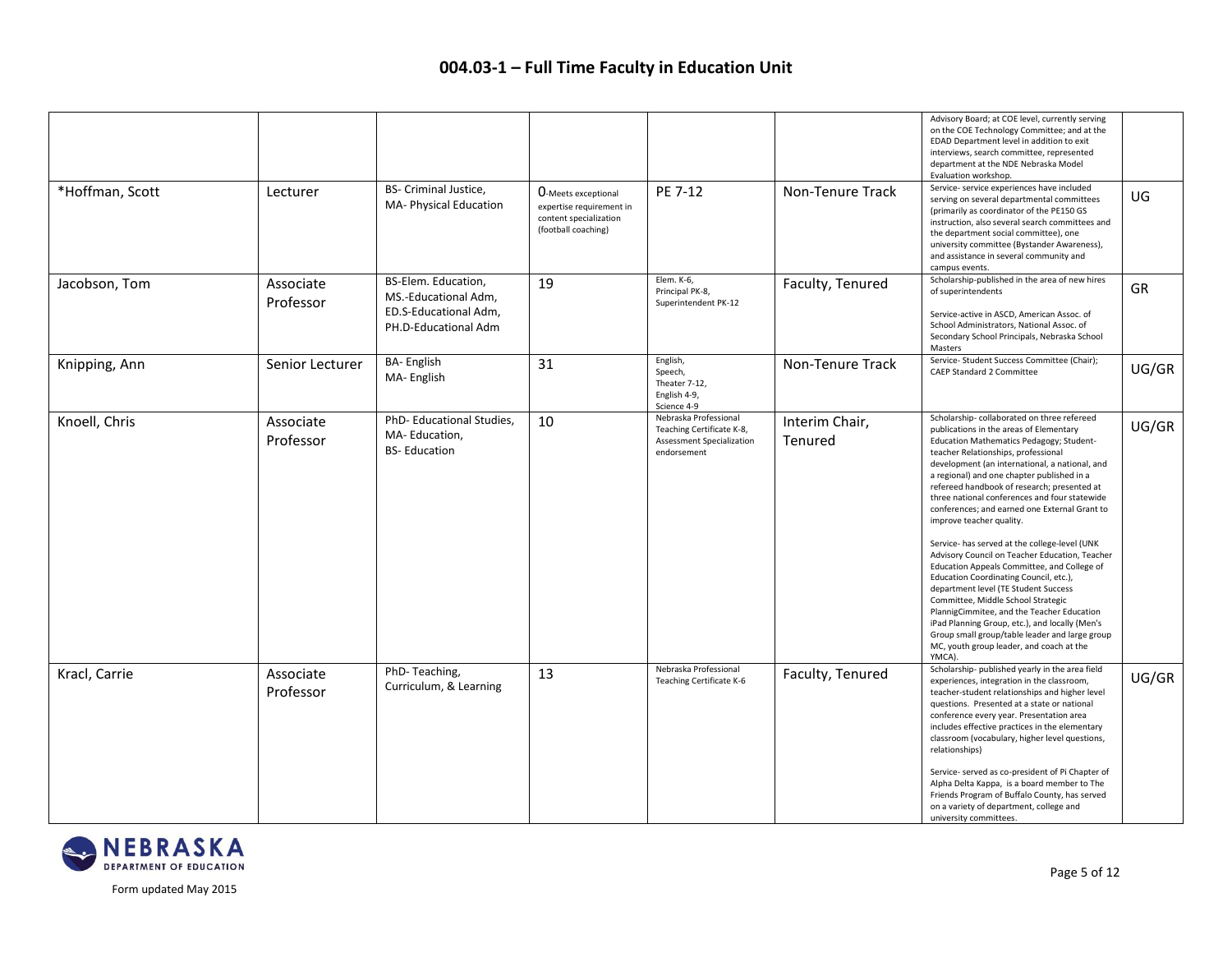| Kritzer, Jeffrey   | Associate<br>Professor              | PhD- Special Education                                                                                                                          | 25 | Learning Handicapped<br>Specialist,<br>PE                                                                                                                                                                                                                                                                                   | Faculty, Tenured         | Scholarship-3 articles in the field of SPED<br>Service-20+ presentations about SPED in<br>Thailand, UNKEA Secretary, Dobytown Kearney<br>Kiwanis President                                                                                                                                                                                                                                                                                                                                                                                                                                                                                                                                         | UG/GR     |
|--------------------|-------------------------------------|-------------------------------------------------------------------------------------------------------------------------------------------------|----|-----------------------------------------------------------------------------------------------------------------------------------------------------------------------------------------------------------------------------------------------------------------------------------------------------------------------------|--------------------------|----------------------------------------------------------------------------------------------------------------------------------------------------------------------------------------------------------------------------------------------------------------------------------------------------------------------------------------------------------------------------------------------------------------------------------------------------------------------------------------------------------------------------------------------------------------------------------------------------------------------------------------------------------------------------------------------------|-----------|
| Lilienthal, Linda  | Assistant<br>Professor              | <b>BA-Elementary Education</b><br>with a History Minor,<br>MA-Elementary<br>Education,<br>Ed.D. Educational Studies<br>and Elementary Education | 15 | Nebraska Professional<br>Teacher License in EL ED K-6<br>and Reading K-12,<br>Reading K-12,<br>Elementary Education K-6,<br>Reading and Writing K-12                                                                                                                                                                        | Faculty, Tenure<br>Track | Scholarship- areas of scholarship include digital<br>storytelling, technology, reading clinics, and<br>online teaching. During the last three years,<br>completed 10 presentations and 6 publications.<br>Service- provide service at the department,<br>college, and UNK university level, as well as at<br>the national and international level. serves on<br>several committees at multiple levels. I am also<br>on multiple editorial boards and serve as a<br>conference proposal reviewer for several<br>national and international professional<br>organizations and review articles for a national<br>journal and yearbook.                                                                | UG/GR     |
| Loeb, Diane        | Professor                           | PhD-Speech Language<br>Pathology                                                                                                                | 26 | Certificate of Clinical<br>Competence,<br>State License to Practice<br>Nebraska Speech-Language<br>Pathology                                                                                                                                                                                                                | Chair, Tenured           | Scholarship-research in the past 3 years has<br>primarily concerned the neurodevelopmental<br>outcomes of children born preterm.<br>Service- service for the last 3 years has<br>included: membership on the Faculty Senate<br>and membership on the Early Childhood<br>Committee at UNK for the past year. Numerous<br>duties related to service as Chair of the<br>Department, coordinator the CDIS graduate<br>program, and coordinator of the online pre-slp<br>course work. At the National level, currently<br>serves as an Associate Editor for the journal,<br>Language, Speech, and Hearing Services in the<br>Schools.                                                                   | UG/GR     |
| Matyo-Cepero, Jude | Assistant<br>Professor              | PhD-Special Education &<br>Leadership, Education,<br>Leadership<br>MA-Exceptional Student<br>Education<br><b>BA- Social Studies K-12</b>        | 20 | National Board<br>Certification (NBCT),<br>Gifted Ed, ELL (ESOL),<br>Reading, Driver's Ed                                                                                                                                                                                                                                   | Faculty, Tenure<br>Track | Scholarship- areas of scholarship include Specia<br>Education, Gifted Education, Teacher Education,<br>Invitational Education; research line is advocacy<br>has 12 presentations and 11 publications<br>Service-At the college level served on the Early<br>Childhood Endowed Chair search, and as an<br>advisor for Special Olympics College and will be<br>serving as a SEAN advisor for the upcoming<br>school year; the at the university level serves<br>on the Students Affairs Committee, Honors<br>Program Review Committee, and the Learning<br>Strategies review team; community, serves on<br>the NAG board and the Region III DD council,<br>served on the Arc of Buffalo County board | UG/GR     |
| McCarty, Wendy     | Director,<br>Associate<br>Professor | BS- Elementary Education,<br>MS-Educational<br>Administration K-12,<br>Doctoral-<br>Administration/Curriculum<br>and Instruction                | 9  | Cert. Online Instructor,<br>ELL Leadership Institute<br>Trainer,<br>Administrative/Teaching<br>certificate for elementary<br>grades and K-6, 7-12<br>principal,<br>Teaching and Administrative<br>certificate: Principal Level 3<br>(K-6, K-8, all schools),<br>Principal Level 6 (7-12 all<br>schools), Elementary Level 3 | Faculty, Tenured         | Scholarship-20 presentations over the last 3<br>years in topic areas of service-learning,<br>professional development, alternative<br>certification; 2 published journal articles, one<br>on professional development and the other on<br>alternative certification.<br>Service- Currently serves on the board of the<br>National Association for Alternative<br>Certification, representing Region 2 (multi-state<br>midwest) and the Nebraska English Language<br>Learner Leadership Institute Design Team, as                                                                                                                                                                                   | <b>GR</b> |

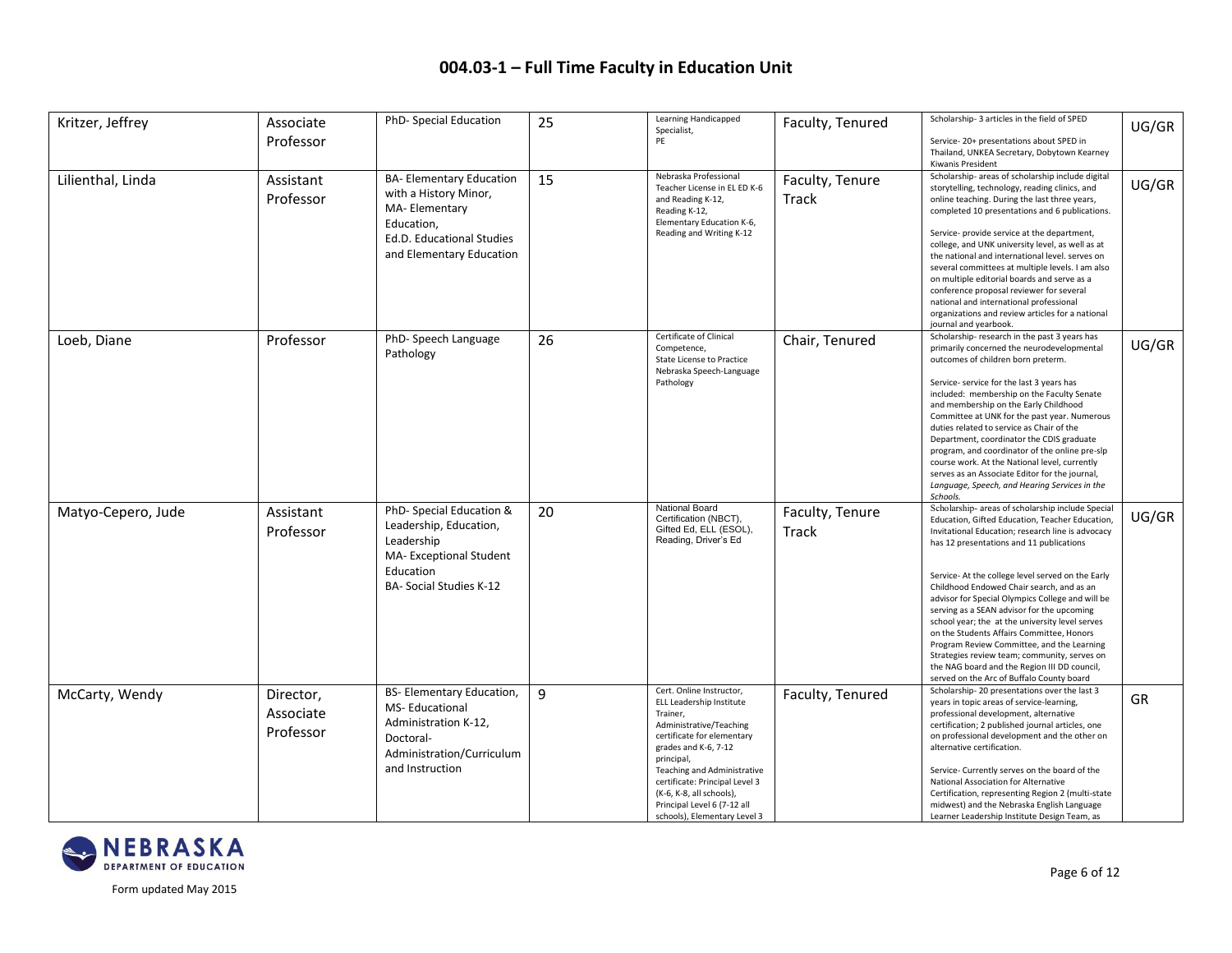|                      |                                   |                                                                                                                                                                                                          |                                                                                                                  | (K-6, K-8 all schools)                                                                                          |                                       | well as the Journal of Curriculum, Teaching,<br>Learning, and Leadership in Education Editorial<br>Board; past Professional Development<br>Committee member for COE.                                                                                                                                                                                                                                                                                                                                                                                                                                                                                                                                                                                                                                                                                                                                                                                                                                                                                                                                                |       |
|----------------------|-----------------------------------|----------------------------------------------------------------------------------------------------------------------------------------------------------------------------------------------------------|------------------------------------------------------------------------------------------------------------------|-----------------------------------------------------------------------------------------------------------------|---------------------------------------|---------------------------------------------------------------------------------------------------------------------------------------------------------------------------------------------------------------------------------------------------------------------------------------------------------------------------------------------------------------------------------------------------------------------------------------------------------------------------------------------------------------------------------------------------------------------------------------------------------------------------------------------------------------------------------------------------------------------------------------------------------------------------------------------------------------------------------------------------------------------------------------------------------------------------------------------------------------------------------------------------------------------------------------------------------------------------------------------------------------------|-------|
| McCollough, Margaret | Student<br>Teaching<br>Supervisor | <b>BA.-Elementary Education</b><br>MS.-Elementary Education                                                                                                                                              | 16                                                                                                               | Elementary K-6                                                                                                  | <b>Student Teaching</b><br>Supervisor | Service-Member of Entry Level Assistance<br>Program consulting with first year teachers,<br>mentor teachers, and principals in schools of<br>ESU #10.                                                                                                                                                                                                                                                                                                                                                                                                                                                                                                                                                                                                                                                                                                                                                                                                                                                                                                                                                               | UG    |
| McFarland, Max       | Professor                         | EdD-School Psychology<br>with Emphasis in<br>Psychopathology,<br>Statistics, and Research<br>Child and Family Behavior,<br>EdS-School Psychology,<br>MSEd-School Psychology,<br>BS- Psychology/Sociology | 10                                                                                                               | Certified School<br>Psychologist,<br>School Counseling,<br>Psychometrist                                        | Faculty, Tenured                      | Scholarship-in the areas of school psychology,<br>accreditation, and 0-3<br>Service- Executive Graduate Council, founder<br>and member of International Collaborative<br>Research Committee, School Counseling<br>Renewal Committee                                                                                                                                                                                                                                                                                                                                                                                                                                                                                                                                                                                                                                                                                                                                                                                                                                                                                 | GR    |
| *McKelvey, Miechelle | Associate<br>Professor            | PhD- Communication<br>Disorders,<br>MSEd-Speech Language<br>Pathology,<br><b>BS- Communication</b><br><b>Disorders</b>                                                                                   | <b>O-Meets exceptional</b><br>expertise requirement in<br>content specialization<br>(communication<br>disorders) | None                                                                                                            | Faculty, Tenured                      | Scholarship- researches with Adults who have<br>neurogenic disorders and require augmentative<br>and alternative communications. I have<br>published articles in peer reviewed journals., 15<br>peer reviewed presentations at national and<br>international conferences, and secured a grant<br>from the Field Initiated Project Program<br>Development CFDA. U.S. Department of<br>Education-National Institute on Disability and<br>Rehabilitation and Research. Total Reward:<br>\$593,235.<br>Service-Head of the Technology committee for<br>the College of Education and Serve on the<br>Graduate council, Innovation, Development and<br>Engagement Award (IDEA) Selection<br>Committee Committee 2 Graduate Council:<br>Academic Policies and Standards Committee,<br>College of Education Rank & Tenure<br>Committee, Thompson Scholars Learning<br>Community course-faculty mentor, Strategic<br>Planning Committee for CDIS department,<br>Faculty Advisor-Kearney Student Speech-<br>Language Hearing Association, and the Director<br>of the Augmentative and Alternative<br><b>Communication Lab</b> | UG/GR |
| Meyer, Dick          | Associate<br>Professor            | BS- Math Education,<br>MEd-Educational<br>Administration,<br><b>EdD-Educational</b><br>Administration                                                                                                    | 40                                                                                                               | Google Cert. Innovator,<br>K-12 School Administration,<br>7-12 Mathematics,<br>K-6 Principal,<br>7-12 Principal | Chair, Tenure-Track                   | Scholarship-gave 4 national/international<br>presentations, 11 statewide presentations, and<br>10 local presentations on educational<br>administration. Had 3 articles published in<br>peer reviewed journals.<br>Service- served on a number of university<br>committees including the search committee for<br>the Dean of Education, university strategic<br>planning committee, Frank House advisory<br>board, College of Education Coordinating<br>Council, Department Chair and Graduate<br>Program Chair for the Educational<br>Administration Department, and the COE CAEP<br>accreditation steering committee. At the state<br>level, serves as the Communications Director                                                                                                                                                                                                                                                                                                                                                                                                                                 | GR    |

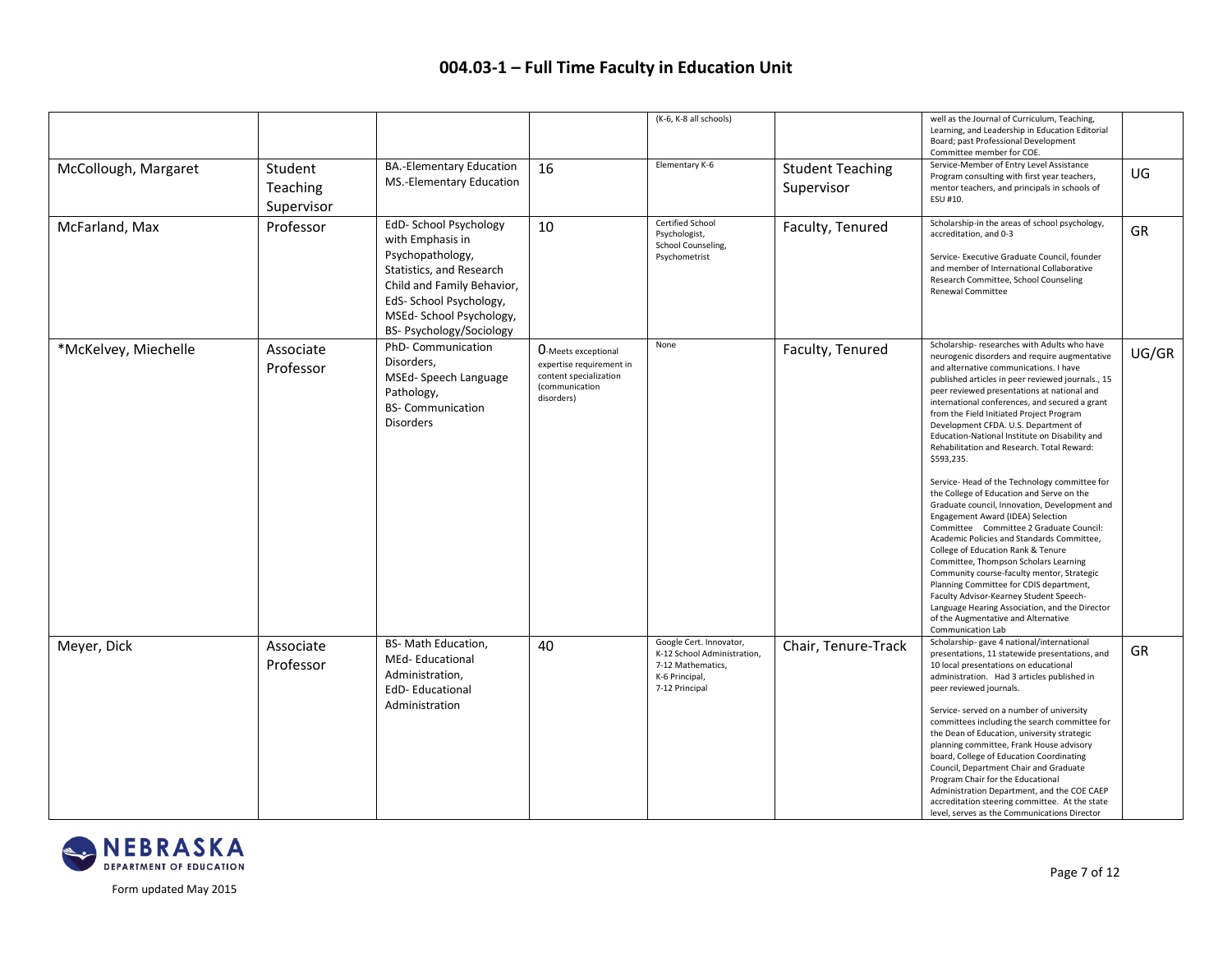|                   |                                                                                           |                                                                                                                                                                                                               |                |                                                                                                                                                                                    |                  | for the Nebraska Association of Curriculum,<br>Assessment, and Instruction organization,<br>higher education advisor for the Nebraska<br>Association of Supervision and Curriculum<br>Development, advisor for the Greater Nebraska<br>School Superintendents, and as a member of<br>the Nebraska Department of Education Data<br>Cadre. Also served as the Chair for Nebraska<br>Department of Education School Improvement<br>visits to Milford, Pawnee City, and Centennial<br>Public Schools. At the national level, served as a<br>member of the Data Use Subgroup Work Group<br>and have co-chaired the skills committee for<br>this group.                           |           |
|-------------------|-------------------------------------------------------------------------------------------|---------------------------------------------------------------------------------------------------------------------------------------------------------------------------------------------------------------|----------------|------------------------------------------------------------------------------------------------------------------------------------------------------------------------------------|------------------|-----------------------------------------------------------------------------------------------------------------------------------------------------------------------------------------------------------------------------------------------------------------------------------------------------------------------------------------------------------------------------------------------------------------------------------------------------------------------------------------------------------------------------------------------------------------------------------------------------------------------------------------------------------------------------|-----------|
| Mims, Matthew     | Associate<br>Professor                                                                    | Doctorate of Education,<br>Counselor Education, and<br><b>Educational Psychology</b>                                                                                                                          | 9              | Elementary Education K-8,<br>Secondary Education 7-12,<br>Social Science Education 7-<br>12.<br>Language Arts 5-8,<br>Social Science Education 7-<br>12.<br>School Counseling K-12 | Faculty, Tenured | Scholarship-24 state and national<br>presentations, 3 publications, and area of<br>scholarship is student affairs development,<br>multicultural, and career counseling.<br>Service- National: American Counseling<br>Association: Regional Chair. State: Nebraska<br>Counseling Association: Conference Chair and<br>Past President. University: Graduate Studies<br>Program Chair Committee, World Affairs<br>Conference Executive Committee, International<br>Education Advisory Board, Residential Life<br>Advisory Board. College: CAEP Assessment<br>Committee, Teacher Education Chair Selection,<br>iPad Advisory, Applauding Excellence Student<br>Award Committee. | <b>GR</b> |
| Moeller, Lynn     | Lecturer<br>(being phased out of the<br>program. His last<br>semester is Spring,<br>2017) | <b>BS-Education</b><br>MS-Education<br>Administration                                                                                                                                                         | 14             | PE 7-12,<br>Coaching 7-12,<br>Driver Ed. 7-12,<br>Principal K-12                                                                                                                   | Non-Tenure Track | Service-Active in Nebraska State Association of<br>Secondary School Principals                                                                                                                                                                                                                                                                                                                                                                                                                                                                                                                                                                                              | UG/GR     |
| Mollenkopf, Dawn  | Associate<br>Professor                                                                    | <b>BA- Elemenrary Education</b><br>and English,<br>MS- Special Education<br>Cross-Categorical<br>Disabilities K-12,<br>PhD- Special Education<br>Policy Integration:<br><b>Emphasis in Early</b><br>Childhood | $\overline{2}$ | Elementary Education K-8,<br><b>English and Humanities</b><br>Grade 9,<br>Early Childhood Education K-<br>3,<br>Special Education-Mild<br>Moderate K-12                            | Faculty, Tenured | Scholarship- General area of scholarship is in<br>early childhood-professional/workforce<br>development,<br>Service- Key committee work is in early<br>childhood-workforce development,<br>Department Level: TE Graduate Program Chair;<br>Campus: Early Childhood Taskforce; NU System:<br>Steering Committee-Buffett Early Childhood<br>Institute; State level: Early Childhood Inter-<br><b>Agency Coordinating Council</b>                                                                                                                                                                                                                                              | UG/GR     |
| Montgomery, Donna | Associate<br>Professor                                                                    | <b>BS in Special Education</b><br>and Elementary Education<br>MS in Communicative<br><b>Disorders</b><br>PhD. Special Education                                                                               | 20             | Special Education Generalist,<br>Elementary Education,<br>Reading, and Remedial<br>Reading.<br>Cert. Online Instructor                                                             | Faculty, Tenured | Scholarship- area is inclusive techniques,<br>intellectual disabilities and mental health<br>disabilities.<br>Service- area of service has been in<br>Developmental Disabilities. Served on the Arc of<br>Buffalo County Board of Directors, is the Grant<br>Writer ad Director of the Kearney Inclusive<br>Wellness Initiative (KIWI). Also a Citizen<br>Advocate for an adults with an Intellectual<br>Disability. Also an Assistant Weight Recorder<br>and recently elected Treasurer of the Take Off                                                                                                                                                                    | UG/GR     |

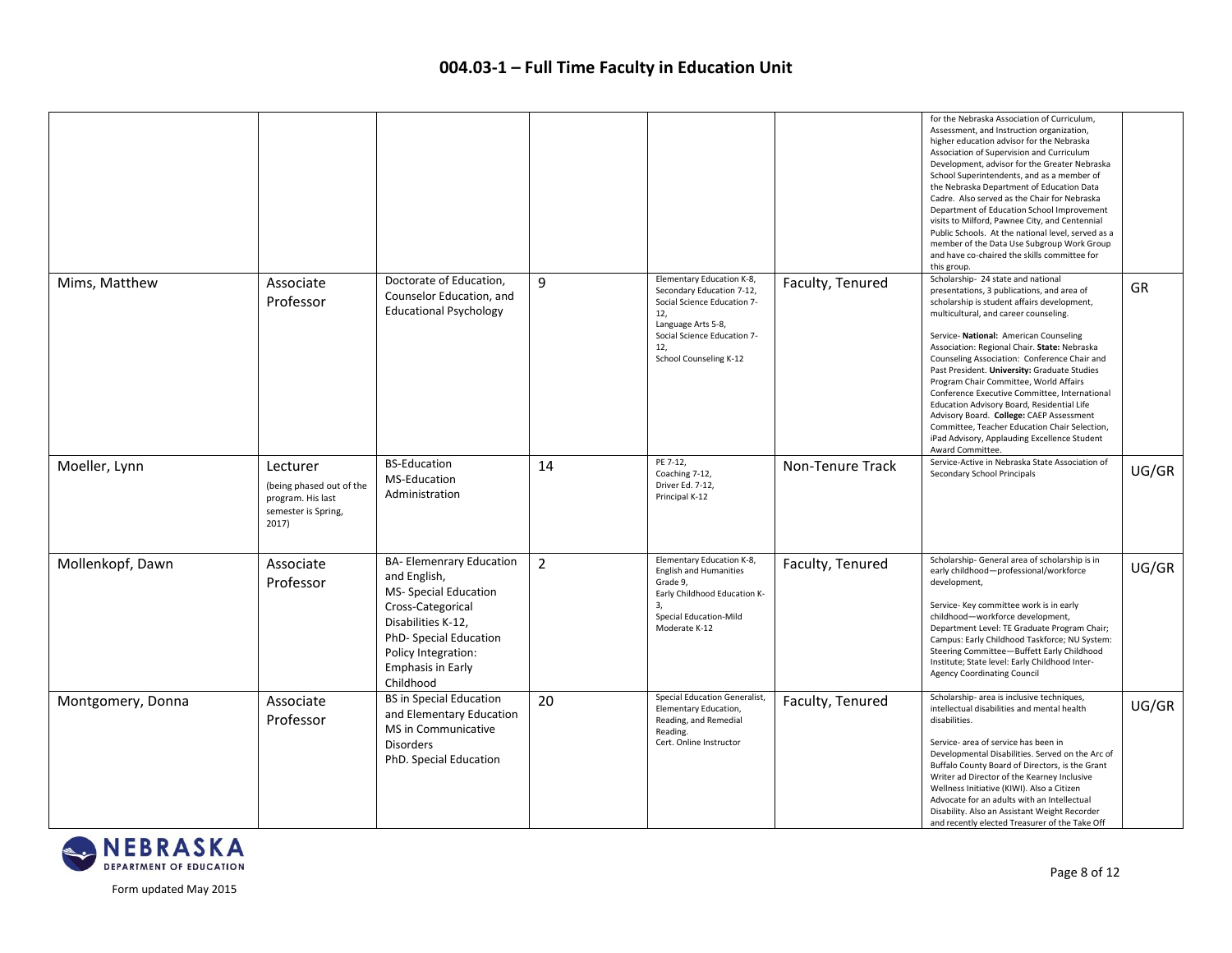|                          |                        |                                                                                                                                                                          |                                                                                                                                         |                                                                                                                                                                                                                   |                  | Pounds Sensibly (TOPS) organization in which is<br>actively including individuals with<br>Developmental Disabilities.                                                                                                                                                                                                                                                                                                                                                                                                                                                                                                                                                                                                                                                                                                                                                                                                                                                                                                                                                                                                                                                                                          |       |
|--------------------------|------------------------|--------------------------------------------------------------------------------------------------------------------------------------------------------------------------|-----------------------------------------------------------------------------------------------------------------------------------------|-------------------------------------------------------------------------------------------------------------------------------------------------------------------------------------------------------------------|------------------|----------------------------------------------------------------------------------------------------------------------------------------------------------------------------------------------------------------------------------------------------------------------------------------------------------------------------------------------------------------------------------------------------------------------------------------------------------------------------------------------------------------------------------------------------------------------------------------------------------------------------------------------------------------------------------------------------------------------------------------------------------------------------------------------------------------------------------------------------------------------------------------------------------------------------------------------------------------------------------------------------------------------------------------------------------------------------------------------------------------------------------------------------------------------------------------------------------------|-------|
| *Moody, Laura            | Lecturer               | BSEd-Communication<br>Disorders,<br>MSEd-Speech-Language<br>Pathology                                                                                                    | <b>O-Meets exceptional</b><br>expertise requirement in<br>content specialization<br>(Worked in a hospital with<br>speech-path patients) | Nebraska State licensure to<br>practice speech-language<br>pathology,<br>Certificate of Clinical<br>Competence,<br>Nebraska Professional<br>Teaching Certificate in<br>Speech Language Pathology<br>in Ed. System | Non-Tenure Track | Scholarship- participated in scholarship activity<br>related to training graduate students to use<br>telepractice in speech-language pathology.<br>Service- served at the departmental level in<br>Communication Disorders.                                                                                                                                                                                                                                                                                                                                                                                                                                                                                                                                                                                                                                                                                                                                                                                                                                                                                                                                                                                    | UG/GR |
| Moore, Jan               | Professor              | PhD-Speech and Hearing<br>Science,<br>MS-Speech-Language<br>Pathology and Audiology,<br><b>BSEd-Speech Pathology</b><br>and Special Education<br>(Learning Disabilities) | 3                                                                                                                                       | Speech Pathology,<br>Audiology,<br>Deaf Education,<br>P-12 Learning Disabilities<br>SPED                                                                                                                          | Faculty, Tenured | Scholarship-studies speech production in<br>children with hearing loss. She is beginning to<br>investigate the role of hearing loss on the<br>cognitive status of Agricultural workers. She is<br>also interested in hearing loss prevention from<br>noise in public places, such as restaurants and<br>churches.<br>Service-At the Department level, Dr. Moore has<br>served as interim chair and chair of the<br>Graduate Program Committee. She<br>participated in the revision of the department's<br>strategic plan. She works with the Kearney<br>Public Schools in the screening of over 6000<br>children as part of the annual health screenings.<br>Dr. Moore has been an active member of<br>Faculty Senate, General Studies Council, ADA<br>committee, Parking Appeals, Academic<br>Freedom and Tenure committees. She has<br>served as the President of the Academy of<br>Rehabilitative Audiology, represents Nebraska<br>on the American Speech-Language Hearing<br>Association's Audiology Advisory Council,<br>Nebraska Speech Language and Hearing<br>Association executive board. She has served on<br>the editorial review board for the Alexander<br>Graham Bell Association for the Deaf. | UG/GR |
| Nelson, Ken              | Associate<br>Professor | BS- Secondary Education,<br>MS-School Counseling,<br>EdD-Administration,<br>Curriculum and Instruction                                                                   | 32                                                                                                                                      | K-12 Counseling,<br>K-12 Administration,<br>Principal and<br>Superintendent                                                                                                                                       | Faculty, Tenured | Scholarship-includes the areas of<br>administrative job satisfaction, the essential<br>finance process, and teacher knowledge of<br>school law.<br>Service- developed a series of videos concerning<br>the law for practice teachers. Continues to<br>receive requests from former students who are<br>now administrators regarding policy,<br>procedures, and legal issues.<br>Involved with the Nebraska Association of<br>School Administrators region I activities.                                                                                                                                                                                                                                                                                                                                                                                                                                                                                                                                                                                                                                                                                                                                        | GR    |
| Ohmstede-Schmoker, Tammi | Associate<br>Professor | PhD-School Psychology<br><b>BS-Social Work</b>                                                                                                                           | 4                                                                                                                                       | Certified School Psychologist                                                                                                                                                                                     | Faculty, Tenured | Scholarship- published 3 manuscripts in<br>refereed journals and presented 20<br>poster/paper presentations at the local, state,<br>national, and international levels with<br>colleagues and students.<br>Service- served as the chair of the school<br>psychology program at UNK, president of the<br>NE School Psychology Association, and on<br>several committees related to school<br>psychology, research, and early childhood                                                                                                                                                                                                                                                                                                                                                                                                                                                                                                                                                                                                                                                                                                                                                                          | GR    |

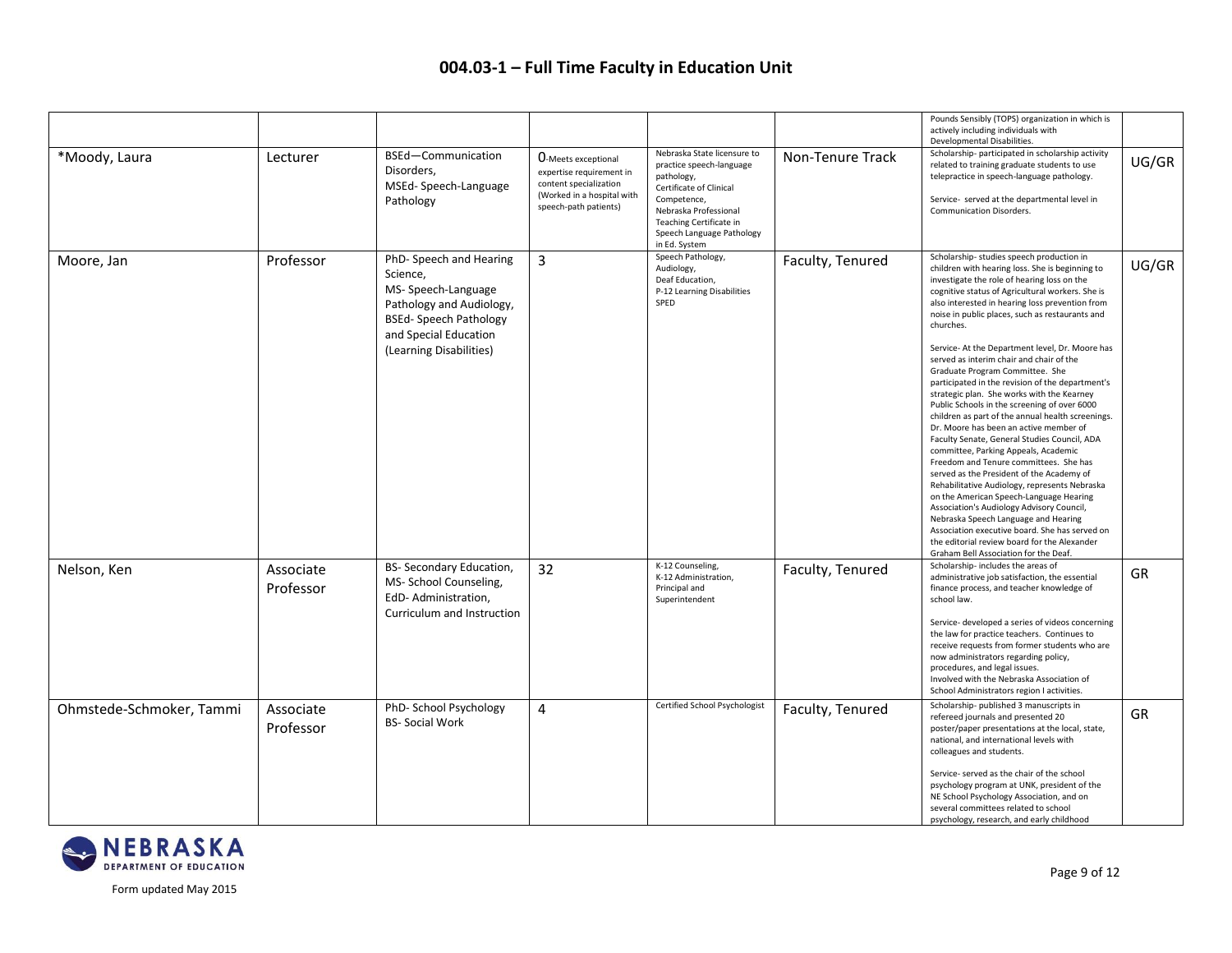|                 |                 |                                                          |    |                                                                                                                                                                                                                                           |                  | assessment and mental health within university,<br>state, and national levels.                                                                                                                                                                                                                                                                                                                                                                                                                                                                                                                                                                                                                                                                                                                                                                                                                                                                                                                                                                                                                                                                                                                                                                                                                                                                                                                                                                                                                                                                                                                                          |       |
|-----------------|-----------------|----------------------------------------------------------|----|-------------------------------------------------------------------------------------------------------------------------------------------------------------------------------------------------------------------------------------------|------------------|-------------------------------------------------------------------------------------------------------------------------------------------------------------------------------------------------------------------------------------------------------------------------------------------------------------------------------------------------------------------------------------------------------------------------------------------------------------------------------------------------------------------------------------------------------------------------------------------------------------------------------------------------------------------------------------------------------------------------------------------------------------------------------------------------------------------------------------------------------------------------------------------------------------------------------------------------------------------------------------------------------------------------------------------------------------------------------------------------------------------------------------------------------------------------------------------------------------------------------------------------------------------------------------------------------------------------------------------------------------------------------------------------------------------------------------------------------------------------------------------------------------------------------------------------------------------------------------------------------------------------|-------|
| Scantling, Eve  | Senior Lecturer | MA-Health and PE K-12                                    | 6  | First Aid Instructor Trainer,<br>Lifeguard,<br>Lifeguard Instructor Trainer,<br>Water Safety Instructor<br>Trainer,<br>Certified Pilates Instructor,<br>Spinning Instructor,<br>Group Fitness Instructor,<br>Total Body Tabata Instructor | Non-Tenure Track | Service- American Red Cross volunteer, Advise<br>students, Member of the UNK Wellness Task<br>Force, Member of Nebraska on the Move Kid's<br>Fitness & Nutrition Day Committee, Member of<br>the UNK KSS Scholarship Committee, Member<br>of the UNK Graduation Committee, Member of<br>the UNK KSS Home School Physical Education<br>Committee, Member of the Fall Freshman<br>Orientation Committee, Volunteer Instructor<br>for Choosing to Build - A Youth Leadership<br>Conference".                                                                                                                                                                                                                                                                                                                                                                                                                                                                                                                                                                                                                                                                                                                                                                                                                                                                                                                                                                                                                                                                                                                               | UG    |
| Sheridan, Terri | Senior Lecturer | MA-Sports<br>Management/PE,<br><b>BS-PE and Coaching</b> | 6  | <b>Basic Archery</b><br>Instructor/Specialist Cert.,<br>Red Cross Instructor Trainer<br>Cert.,<br>PE and Coaching                                                                                                                         | Non-Tenure Track | Scholarship- Co-presenter at both the SHAPE NE<br>State Fall Conference and the SHAPE America<br>National Convention. Continue on-going duties<br>as a Health Textbook Reviewer-Edit and<br>Revisions (Pearson Publishing),<br>Service-Nebraska Representative on the SHAPE<br>Central District Awards Committee<br>Serves as a SHAPE Nebraska Board Member-<br>Incoming State Conference Manager<br>Faculty Senate Appointed Athletic Committee<br>UNK Academic Advising Advisory Committee<br>(w/Amy Rundstrom)<br>New Student Enrollment Committee (w/Amy<br>Rundstrom)<br>Volunteer Worker-Loper Basketball Scorer's<br>Table<br>COE New Student Enrollment Representative<br><b>COE Honors Night Committee</b><br>UNK/Region IV Student Leadership Committee<br>Session Leader (w/Eve Scantling)<br>COE Student Success Committee-PE Pedagogy<br>Representative (Led by Ann Knipping)<br>COE Student Teaching Seminar-Speaker<br>(w/Kevin Sullivan)<br>Faculty Advisor to UNK PE/H Majors Club as it<br>continues to grow/support student involvement<br>(now have our 2 <sup>nd</sup> /3 <sup>rd</sup> National PE/H Majors of<br>the Year Student Award Winners)<br>KSS Search Committee-Recreation Lecturer<br>Position<br>KSS NKFD-Health Lessons Coordinator<br>KSS Recreation Program Review-Sub Committee<br>KSS/PE Pedagogy Homeschool Teaching Lab<br><b>Creation Committee</b><br>KSS Peer Review Committees x 5 (Franzen,<br>Hoffman, Carey, English, Scantling (Head)<br>KSS Freshman Orientation/Welcome Day<br>Social Committee Member<br>KSS Retirement Planning Committee<br>(Amundson, Jurgensen) | UG    |
| Siegal, Miriam  | Lecturer        | MA-Education,<br><b>BS-Elementary Education</b>          | 22 | CLAD(Crosscultural,<br>Language, and Academic<br>Development),<br>California Clear Teaching<br>Credential K-6,<br><b>ESOL</b>                                                                                                             | Non-Tenure Track | Scholarship- presented at the National<br>Professional Development Conference in Las<br>Vegas on implementing effective field<br>experience. Also presented at the Nebraska<br>Reading Conference the last 3 years presenting<br>on effective vocabulary instruction, vocabulary<br>apps for the iPad and social studies apps for the<br>iPad.                                                                                                                                                                                                                                                                                                                                                                                                                                                                                                                                                                                                                                                                                                                                                                                                                                                                                                                                                                                                                                                                                                                                                                                                                                                                          | UG/GR |

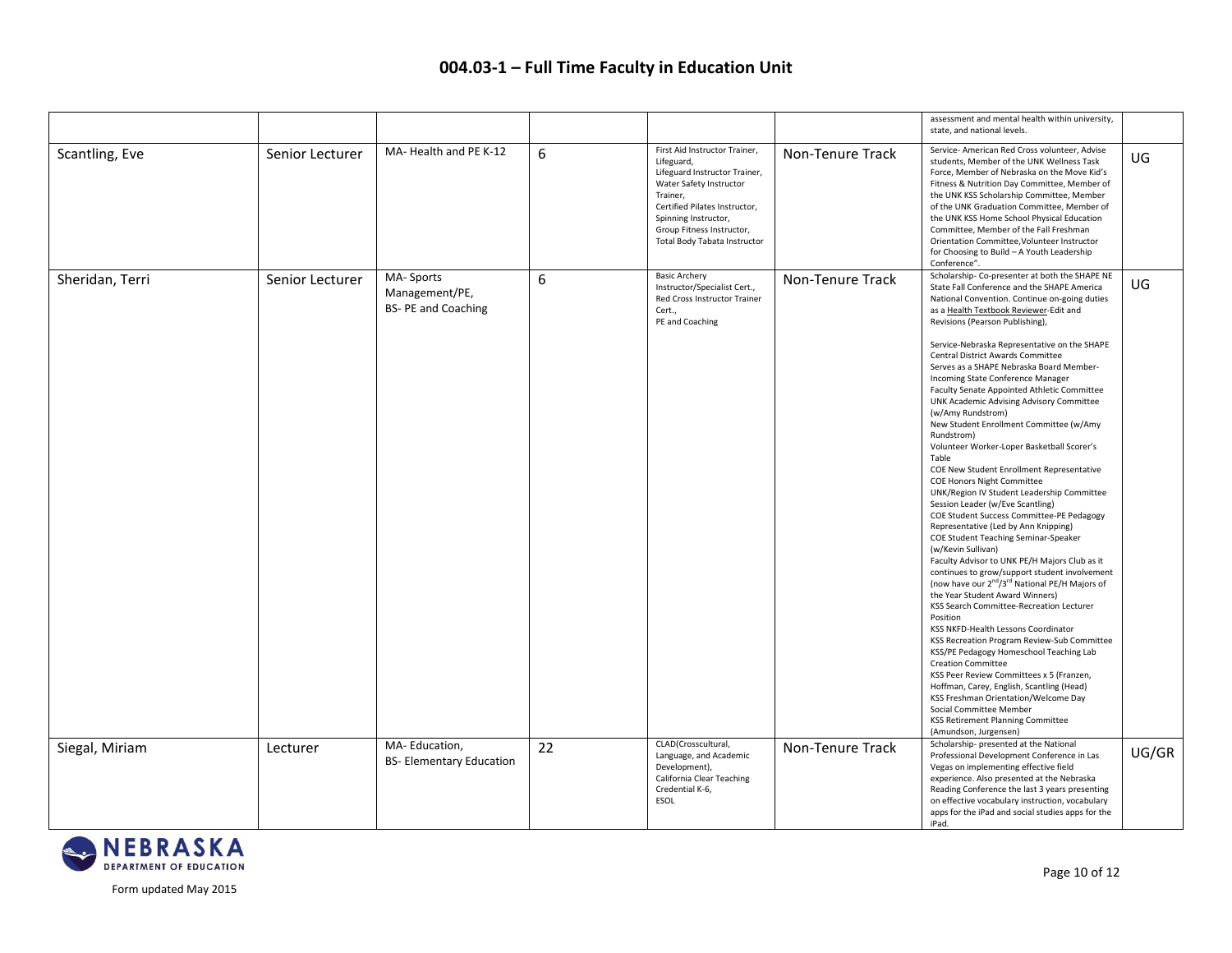|                      |                        |                                                                                                                                                                        |                                                                                                 |                                                        |                                              | Service-member in the following committees:<br>Faculty Senate, Curriculum Planning, Open<br>Access Textbook, and hiring Instructional<br>Technology position. I also volunteered for<br>Transfer Day and Early Awareness Day.                                                                                                                                                                                                                                                                                                                                                                                                                                                                                                                                                                                                                                                                                                                                                                                                                       |       |
|----------------------|------------------------|------------------------------------------------------------------------------------------------------------------------------------------------------------------------|-------------------------------------------------------------------------------------------------|--------------------------------------------------------|----------------------------------------------|-----------------------------------------------------------------------------------------------------------------------------------------------------------------------------------------------------------------------------------------------------------------------------------------------------------------------------------------------------------------------------------------------------------------------------------------------------------------------------------------------------------------------------------------------------------------------------------------------------------------------------------------------------------------------------------------------------------------------------------------------------------------------------------------------------------------------------------------------------------------------------------------------------------------------------------------------------------------------------------------------------------------------------------------------------|-------|
| Slaughter, Joy       | Lecturer               | BA.-Elem. Ed and SPED<br>MS.<br>SpecialEducation/Behavior                                                                                                              | 9                                                                                               | Elem K-6,<br>SPED K-12                                 | Lecturer                                     | Service-youth camp advisory board, active in<br>Assoc. of Retarded Citizens                                                                                                                                                                                                                                                                                                                                                                                                                                                                                                                                                                                                                                                                                                                                                                                                                                                                                                                                                                         | UG    |
| Squiers, Rick        | Lecturer               | MS-PE<br>BA-PE                                                                                                                                                         | $\overline{2}$                                                                                  | K-12 PE/Health                                         | Non-Tenure Track                             | Scholarship- Featured Writer:<br>Prepvolleyball.com (2014-                                                                                                                                                                                                                                                                                                                                                                                                                                                                                                                                                                                                                                                                                                                                                                                                                                                                                                                                                                                          | UG    |
| *Stirtz, Gerry       | Senior Lecturer        | <b>BS-Organizational</b><br>Comm./Psychology<br>MA-Education                                                                                                           | O-Meets exceptional<br>expertise requirement in<br>content specialization<br>(service learning) |                                                        | Director, UNK Office<br>for Service Learning | Scholarship-published and presented in the<br>area of service learning<br>Service-UNK rep to the Midwest Consortium for<br>Service Learning in Higher Education, Buffalo<br>County Detention Center Advisory Comm.,<br>Kearney Family Resource Council                                                                                                                                                                                                                                                                                                                                                                                                                                                                                                                                                                                                                                                                                                                                                                                              | UG.   |
| Strawhecker, Jane    | Professor              | BA- Elementary Education,<br>MA- Curriculum and<br>Instruction,<br>PhD-Teaching and<br><b>Curriculum and Learning</b><br>with Emphasis in Math<br><b>Education K-8</b> | 14                                                                                              | Math 4-9,<br><b>Elementary Education</b>               | Assistant Chair,<br>Tenured                  | Scholarship-co-authored 3 peer-reviewed<br>publications while also working collaboratively<br>on a state-funded grant. In addition, made 2<br>local presentations and 3 national<br>presentations. Moreover, four undergraduate<br>students participated in student research with<br>one participating in the student summer<br>program and the other three co-presenting at a<br>national conference during this same<br>timeframe.<br>Service- For the past 3 years, has service<br>commitments among the community, the NU<br>system, my profession, the College of<br>Education, and also Teacher Education. Some<br>longstanding service are to the Nebraska<br>Association of Teachers of Mathematics, serving<br>as a College Elementary Education<br>Representative and to the Kearney Tennis<br>Association on the executive board. Served for<br>two years on the OTICA selection committee for<br>the NU system. For the past eight years, served<br>as the Chapter Counselor for the campus' Kappa<br>Delta Pi education honor society. | UG/GR |
| Thompson, Paula      | Assistant<br>Professor | BS-Education,<br>MS-Education                                                                                                                                          | 18                                                                                              | Elementary Education,<br>Early Childhood               | Non-Tenure Track                             | Scholarship-currently working on doctoral<br>degree in EXSPED at UNL. 5 presentations in the<br>past 3 years.<br>Service- was involved in a search committee at<br>UNK. Member of the Nebraska TEACH advisory<br>board.                                                                                                                                                                                                                                                                                                                                                                                                                                                                                                                                                                                                                                                                                                                                                                                                                             | UG.   |
| Tracy, Glenn         | Associate<br>Professor | <b>BS-Education/Social</b><br>Science/Spanish<br>MA-English<br>Ed.D-Curriculum and<br>Instrucion/ESL                                                                   | $\overline{2}$                                                                                  | English 7-12,<br>Spanish 7-12,<br>Social Sciences 7-12 | Faculty, Tenured                             | Scholarship-in the area of cultural sensitivity<br>Service-active in Teachers of English to Speakers<br>of Other Languages, National Assoc. of Bilingual<br>Educators, National Assoc. of Multicultural<br>Educators, consultant to ESL programs in the<br>area.                                                                                                                                                                                                                                                                                                                                                                                                                                                                                                                                                                                                                                                                                                                                                                                    | UG/GR |
| Varvisotis, Stathene | Assistant<br>Professor | PhD- Special Education<br>Leadership,<br>Curriculum and Instruction                                                                                                    | 4                                                                                               | ESL                                                    | Non-Tenure Track                             | Scholarship-Areas of autism, differentiating<br>instruction.<br>Service-Serving on department and college                                                                                                                                                                                                                                                                                                                                                                                                                                                                                                                                                                                                                                                                                                                                                                                                                                                                                                                                           | UG/GR |